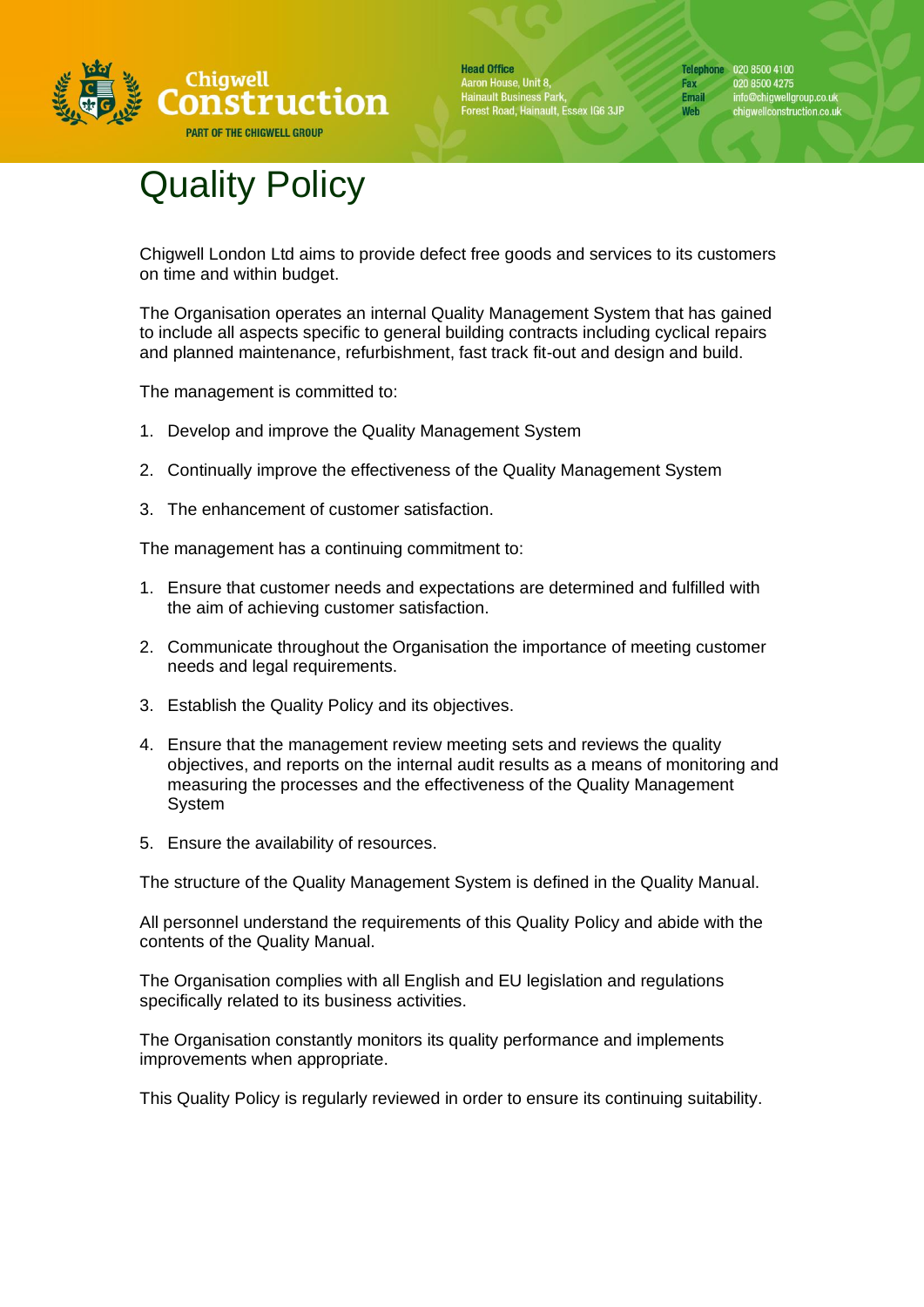



# **1 Estimating Work**

- 1.1 Enquiries received by the Company will be given an 'enquiry number', by which they will be referred for the duration of the enquiry period.
- 1.2 A register of all enquiries received will be maintained with the result of each estimate being recorded. (See Estimating Procedure Form at the end of this document).
- 1.3 All enquiries will be reviewed by the Director who will be responsible for undertaking the work to ensure that the scope of activities fall within the skill set of the Company. He will also consider current workload and resources for undertaking work and the geographical location of the contract. He will also consider the financial standing of the client and any other relevant commercial factors. Taking all factors into account he will make a decision as to whether the enquiry is to be priced or not.
- 1.4 If the enquiry is to be returned un-priced, it will be sent back to the Client as soon as possible, with a clear explanation as to why the company are failing to supply an estimate.
- 1.5 Where estimates are being provided, they will be constructed in the following manner:
- A) A set of preliminary items will be considered, that are required to undertake the contract works.
- B) A set of calculated rates to undertake the works element of the contract. These will comprise labour, plant and materials items, and will be backed up with three quotations for materials elements.
- C) Consideration must be given to the following issues when constructing estimates for work:
- Contract programme.
- Health and safety issues affecting the work.
- COSHH assessments for products being used.
- Restrictions with site access.
- Environmental considerations in undertaking the work.
- Methodology to undertake the work.

These should be recorded within the estimate file.

1.6 If sub contractors services are required for a project the sub contractor must be a current member of the approved sub contract database or they must complete a form and be vetted prior to their employment on a live project. Sub contractors when approved to the database should receive a copy of the Company health and safety policy, environmental policy, quality policy, code of conduct and customer care charter.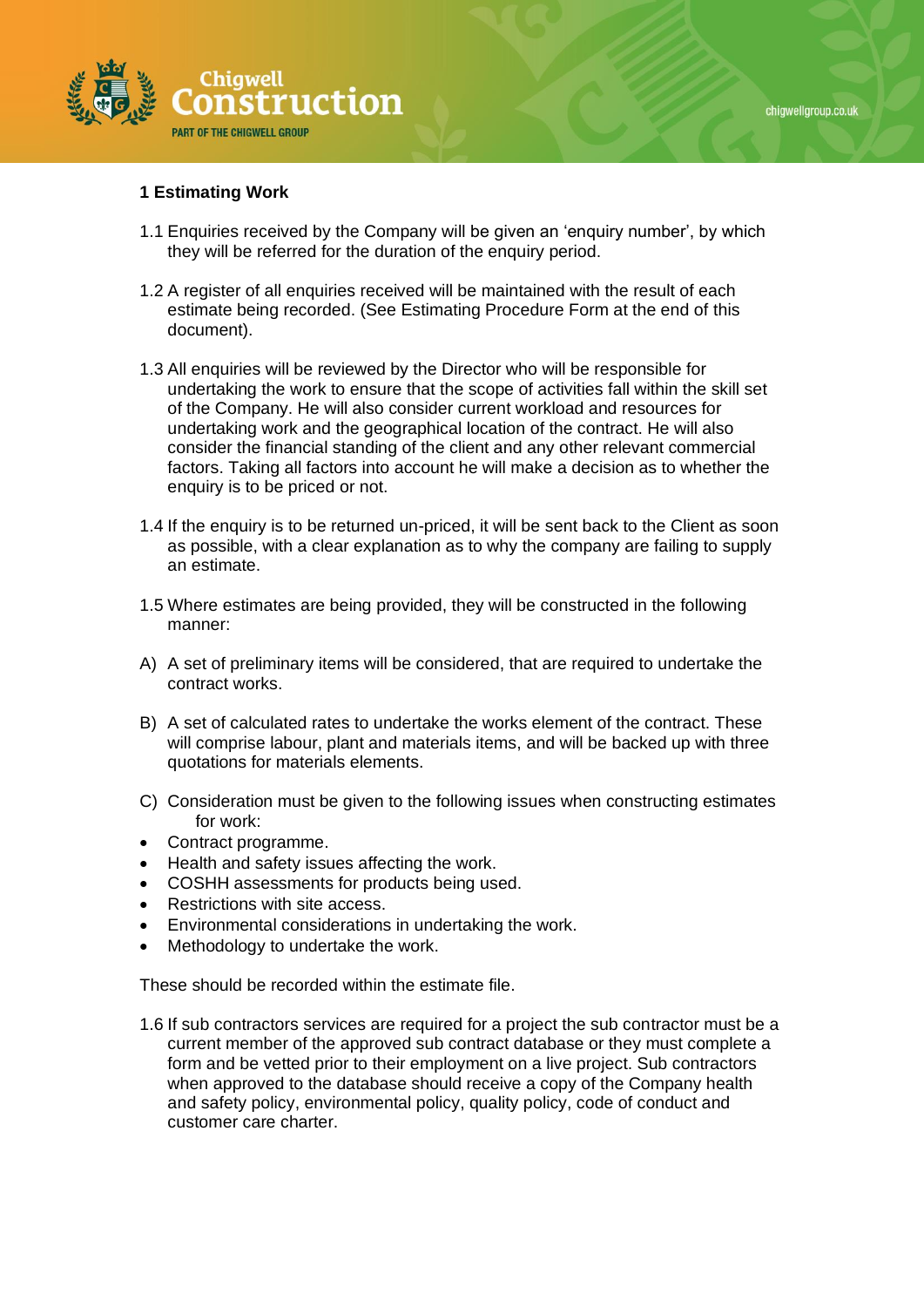

- 1.7 If consultant services are required for a project the consultant must be a current member of the approved consultant database or they must complete a form and be vetted prior to their employment on a live project. Company standard form is to be used with respect to the application process. Sub contractors when approved to the database should receive a copy of the Company health and safety policy, environmental policy, quality policy, code of conduct and customer care charter.
- 1.8 If suppliers products are required for a project the supplier must be a current member of the approved supplier database or they must complete a form and be vetted prior to their employment on a live project. Company standard form SC1 is to be used with respect to the application process. Sub contractors when approved to the database should receive a copy of the Company health and safety policy, environmental policy, quality policy, code of conduct and customer care charter.
- 1.9 When the estimate had been constructed 'at cost', a review meeting will take place and during the review the % addition to the base cost will be added to cover company overhead and profit.
- 1.10 In addition a final review of the operational plan for executing the contract will be undertaken prior to submission. This will be signed off by the Director responsible for the Estimate.

## **2 Award of Contracts**

2.1 The company will not undertake any work prior to an official order being received from the Client without the specific authorisation of the Managing Director.

#### **3 Setting up Contracts**

- 3.1 Upon the award of a Contract the administration department is responsible for creating a mirrored file system for the job which is indexed to the standard Company indexing system. One file will be retained for the Company office and one will be maintained on site.
- 3.2 The Contract will be given a Contract number to which all documentation will be referred to. This broadly covers purchase orders, letters, sub contract agreements, bonds, variations, requests for information, health and safety documentation, environmental documentation, near miss or accident reporting forms. (See accident and environmental report forms at the end of this document).
- 3.3 The only differences between the files will be that the site based information will be exclusive of financial items such as rates for the work, valuation details, rates of pay etc.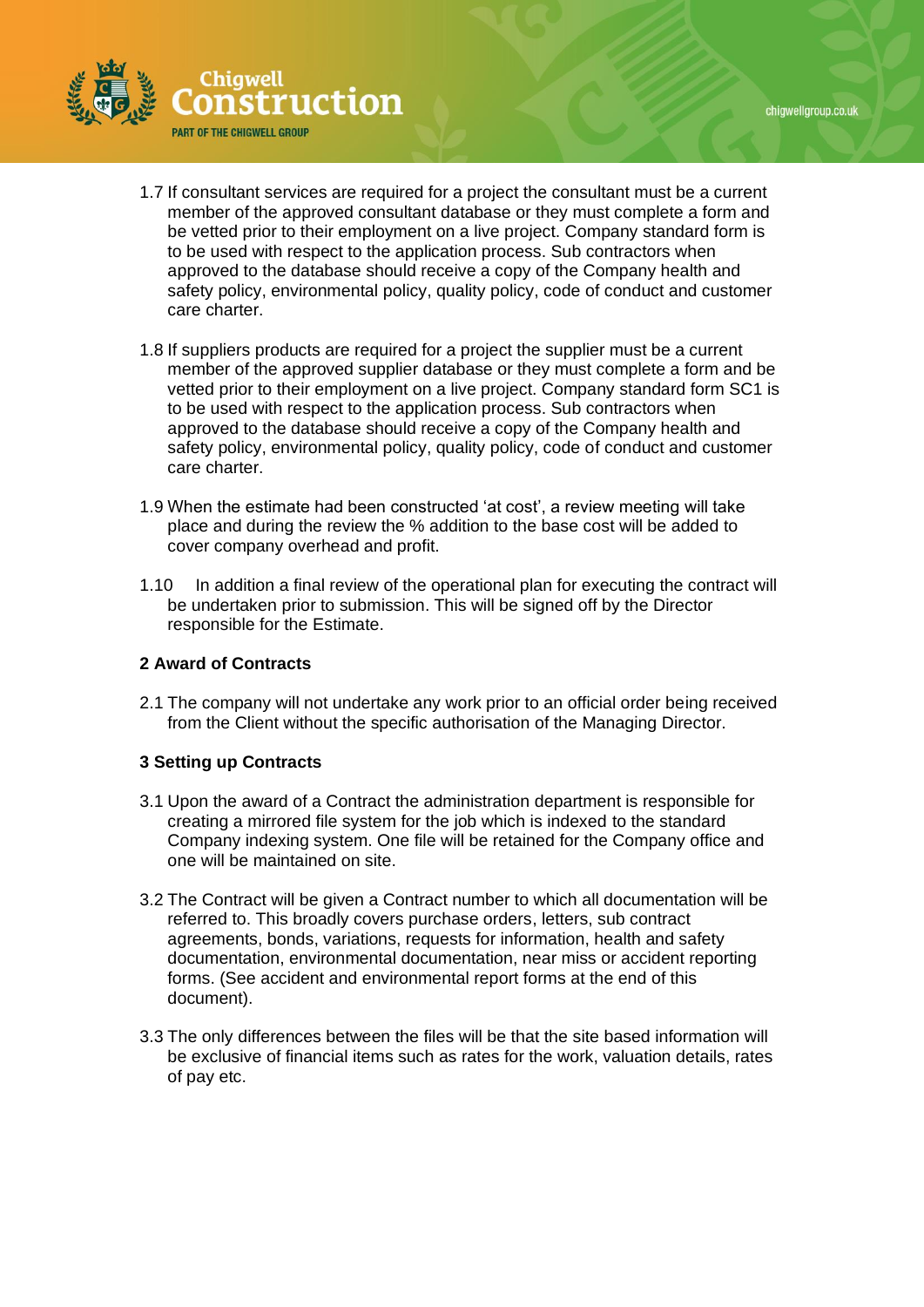

- 3.4 A meeting will be held between the relevant managers who are associated with the project in order to co-ordinate the transition between a job that has been estimated and the live project so that all members of the project team are aware of the nature and scope of the work and the way that the contract has been estimated. The hand over meeting will be minuted and will follow the procedure laid out within the estimate form.
- 3.5 The files will be co-ordinated on a weekly basis by a transfer of paperwork between site and office and vice versa.

Site will return to the office:

- A copy of the site diaries and labour returns
- A copy of completed client's Risk Assessment Form.
- Health and Safety monthly reports.
- Requests for information sheets CV/Training.
- Instructions issued by the client.
- Delivery tickets.
- Instructions issued to Sub Contractors. (See our 'Confirmation of Verbal Instruction Form' at the end of this document)
- Method Statements generated.
- Risk assessments created.
- And other paperwork issued to site.
- Office will return to the site:
- Health and Safety reports.
- Near miss reports from other sites.
- Instructions issued by the client.
- Method Statements generated.
- Risk assessments created.
- Purchase orders raised for the project.
- Any other paperwork necessary to keep the files mirrors of each other.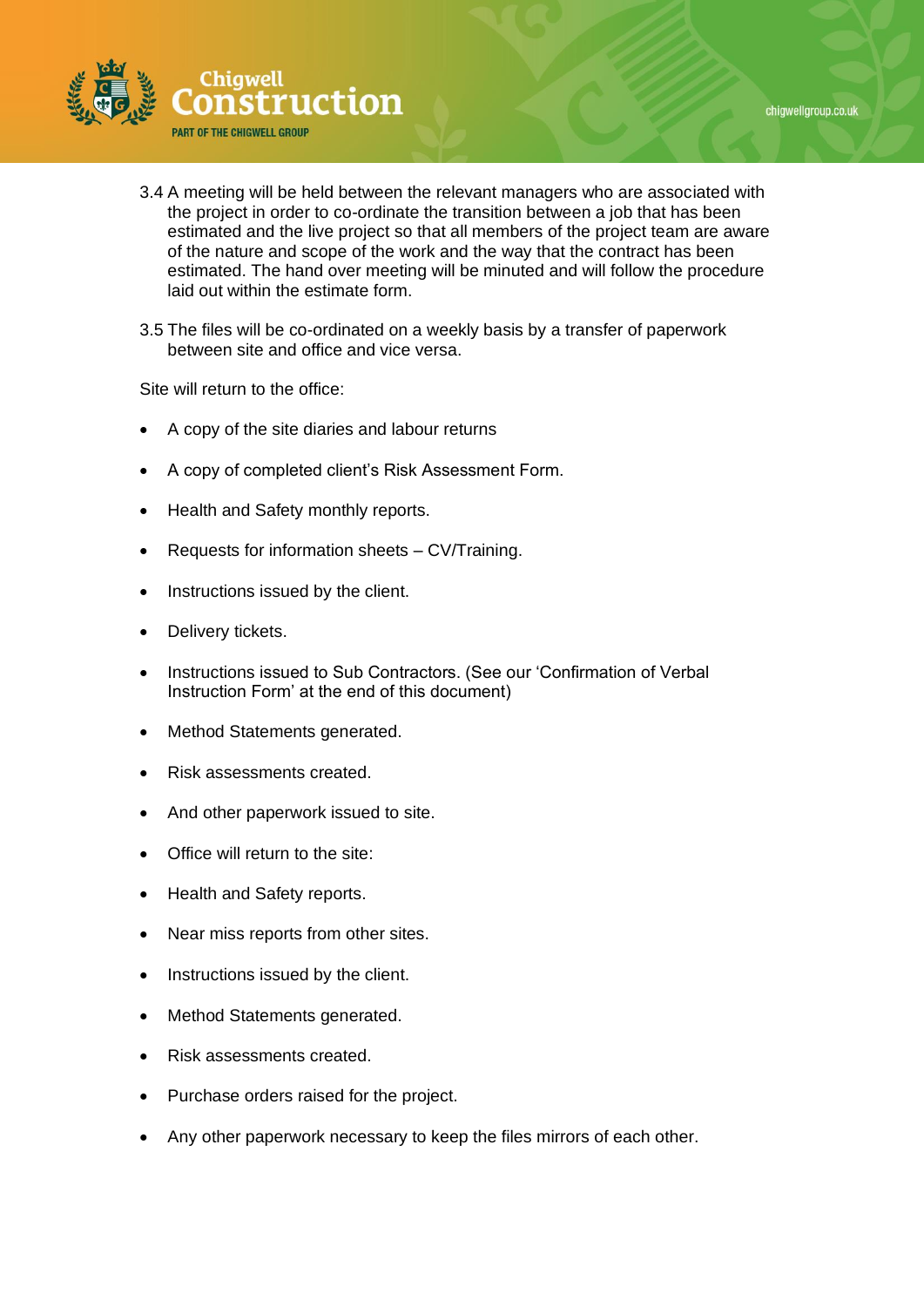

3.6 At the end of the project the site based file will be returned to the office and will form the basis of the as built record.

#### **4 Management Responsibility**

- 4.1 The Company believes that by clear communication of individuals responsibilities on a Contract the quality and predictability of the work that they undertake is greatly improved.
- 4.2 The responsibility for key members of staff on contracts that are to be undertaken are:

#### **Pre planning and review of the plan**

The project Director is responsible for:

- Production of the works programme prior to the commencement of the project.
- Agreeing the works programme with the client.
- Producing the works method statement.
- Agreeing the works method statement with the client.
- Final sign off of sub contractor selection (if required).
- Final sign off of the Health and Safety plan.
- Briefing the Project and Site management team of the plan to complete the works and their responsibilities in achieving the plan.
- Review the progress of the works on a monthly basis via a formalised meeting with the client. To action improvements and
- changes noted at the meetings.
- Investing the circumstances of any reportable accident.

#### **Independent Health and Safety Management**

The Health and Safety Manager is responsible for:

- Producing the Health and Safety plan in conjunction with the Project Director and the Planning Supervisor.
- Distribution of the plan to all locations where work will be undertaken.
- Arranging unannounced surveillance visits to the site on a monthly basis.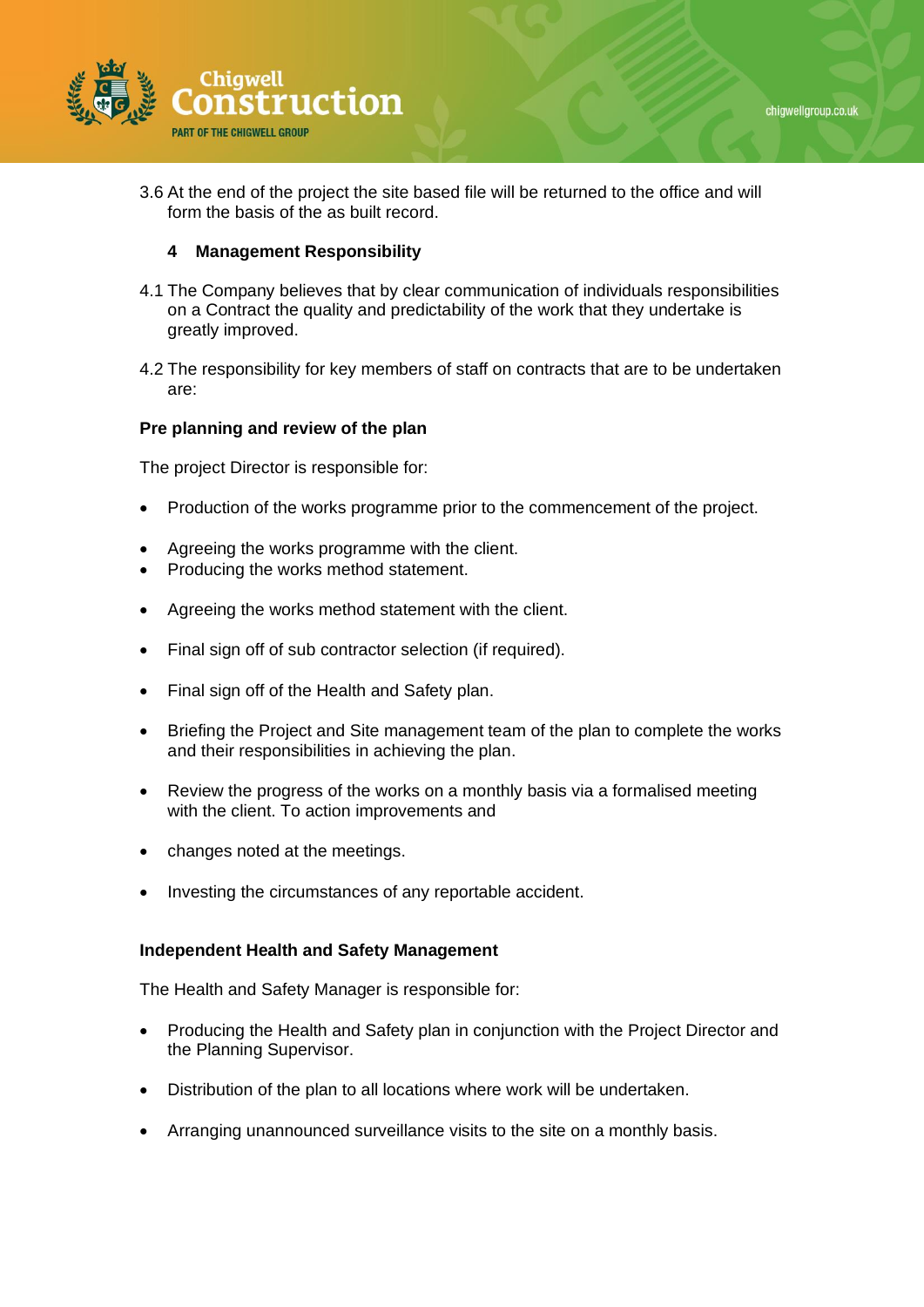

- Communicate any deficiencies noted during the visit to the Project Manager for action.
- Offering advice on any matter to do with Health and Safety when requested to do so by any member of the team.
- Provide instruction to any changes to legislation affecting the work during the currency of the contract.
- Audit any changes to the Health and Safety file and make recommendations where required.
- Make recommendations as to Training that is required for staff of the Company.

## **On Site**

The Project Director is responsible for:

- Production of the live works programme.
- Producing the works method statement.
- Assisting the Health and Safety Manager in production of the Health and Safety plan.
- Knowing thoroughly the content and interaction of the 3 key documents.
- Providing the necessary level of resource at site level to achieve the programme.
- Overcoming difficulties encountered at site level which the site manager cannot.
- Controlling sub contract activities and liaising with management of the companies as required.
- Reviewing progress, quality and health and safety matters with Site Managers on a weekly basis.
- Ordering materials and supplies to resource the requirement of the site.
- Instigating changes required from Health and Safety audits.

## **Full time site Based Management**

The Site Managers are responsible for:

- Understanding completely the plan devised by the company to complete the works.
- Organising the day to day control of direct labour and materials on site.
- Conducting site inductions.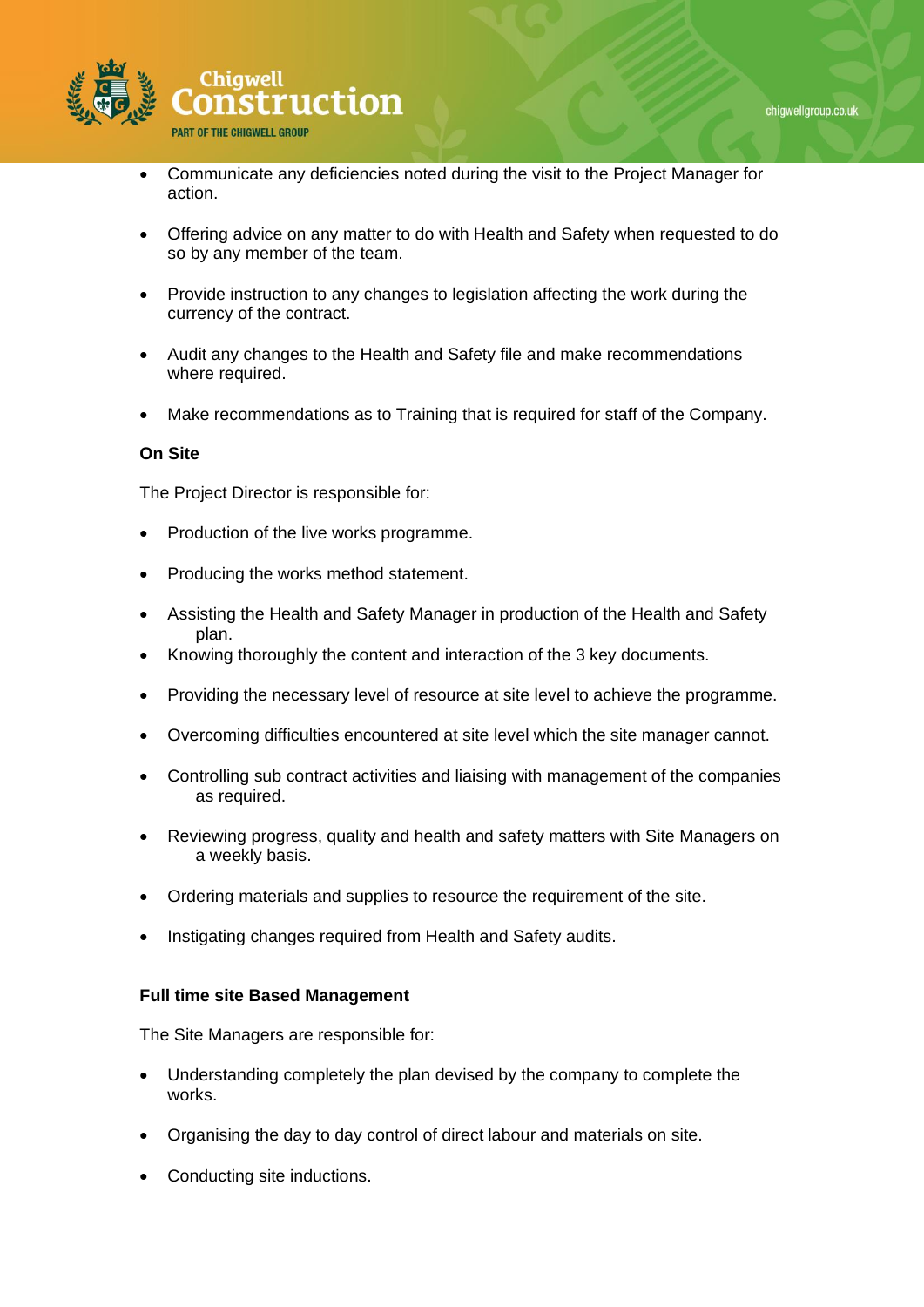



- Enforcing the restrictions of the Health and Safety plan at site level.
- Liaising with sub contractors on a day to day basis.
- Recording the progress of the work and the level of resources in the site diary.
- Returning paperwork to the office at the end of each working week.
- If works fall outside of the specification inform the clients representative and the Project Director as quickly as possible.
- Review progress, quality and health and safety matters daily and discuss with the Project Director.
- Carry out access/scaffolding inspections weekly.
- Attend Health and Safety audits and communicate with the Project Manager over any necessary corrective actions.
- Managing outage events.
- Maintaining control of materials and adherence to specification.
- Working within the guidance of the Environmental plan.

#### **Financial Management**

The Quantity Surveyor is responsible for:

- Placement of Sub Contract Orders.
- Agreeing valuation dates with the client.
- Calculating and agreeing the cost of any variations.
- Completing a forecast of the Final account each month and informing the client of any likely change to the tender sum.
- Arranging fair payment to sub contractors in line with the work that they have completed.
- Internal responsibilities on forecasting job profitability to the company.
- Managing the cash flow of the contract.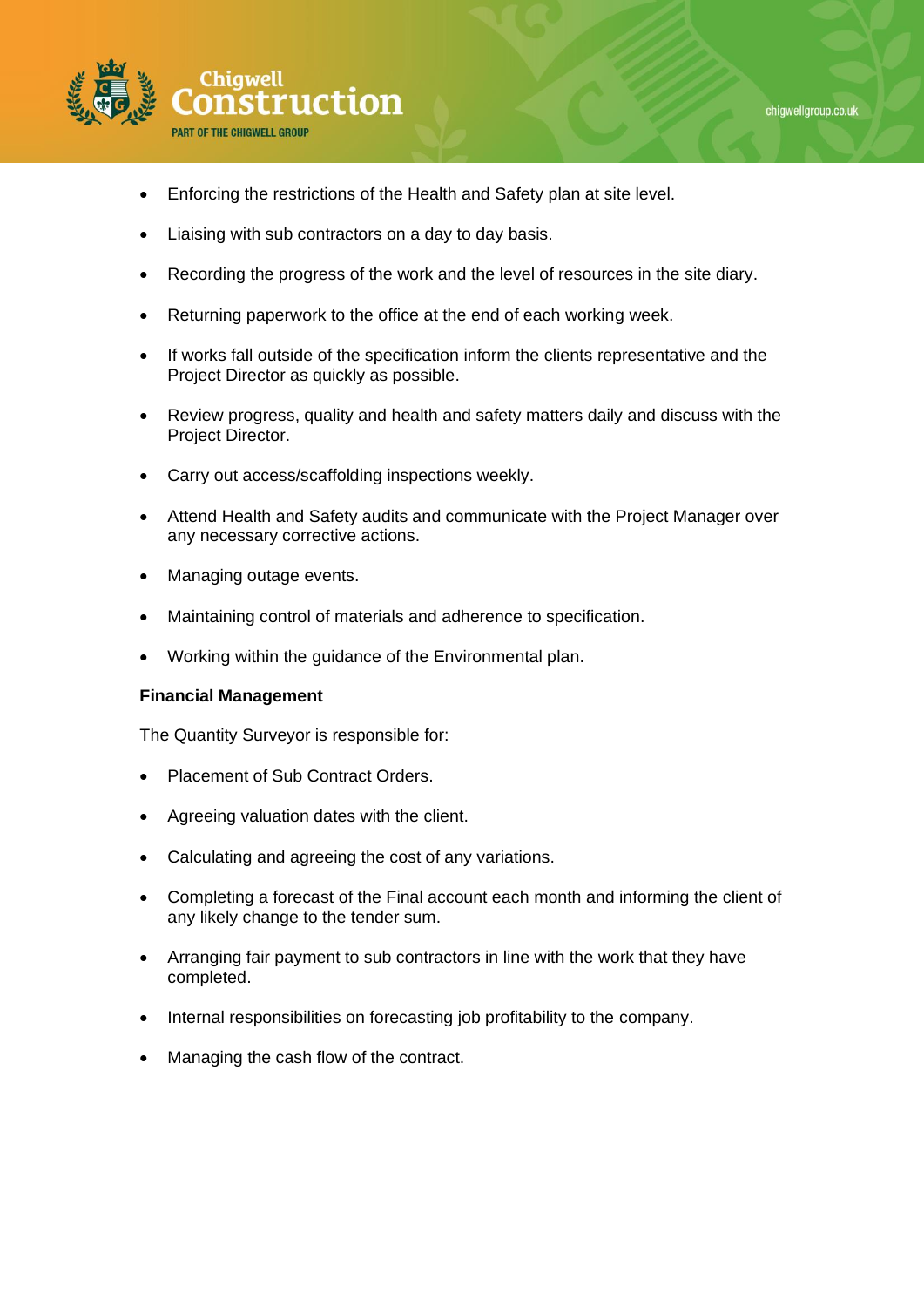



# **5 Control of Materials**

- 5.1 All materials that are delivered to the site must be supplied by Companies that form a part of the approved supplier list.
- 5.2 All materials that are delivered to the site must be compliant with the specification of work and be in good order when delivered.
- 5.3 Ordering of materials is to be a planned event and site supervisors are to consider the requirement for materials, site supplies and PPE at the end of each working week for a period of four weeks in the future.
- 5.4 Bulk orders should be placed where possible and at least 2 weeks in front of the required date on site. Full post code reference to delivery location is required.
- 5.5 When materials are delivered to site they are to be checked against a copy of the original order and also the delivery ticket supplied from the manufacturer.
- 5.6 If the delivery does not match the order the office is to be notified of the deference's immediately and will pursue the issue with the supplier.
- 5.7 If materials delivered to the site are accepted and consequently found to be defective they will be marked with reject materials stickers and put in a quarantined area until they are removed from the site. The office will be notified of this as soon as is practicably possible.
- 5.8 If materials are considered hazardous to health a current COSHH form for that product must be present in the site files and the operatives responsible for using that product must have been briefed by the site supervisor in any necessary protective clothing or procedures required for its use.
- 5.9 On completion of the contract works all materials that remain in the site storage containers is to be removed to the company offices for re stock or disposal in an appropriate manor.

## **6 Control of Plant (Owned and Hired)**

- 6.1 The company has purchased a number of items of plant that are used on a daily basis on its sites. It is important that owned plant is regularly serviced in order to remain safe and efficient.
- 6.2 The company has put into place a database of all plant that it owns and recorded within it are the next service dates or test dates require for that item. The administration section of the Company will arrange for the relevant work to be undertaken to maintain the plant in the best possible condition and serviceability. However it is still important that site personnel check that plant items are 'in date' prior to use.
- 6.3 All service details and time before overhaul are displayed on the item of plant by means of its test and service sticker.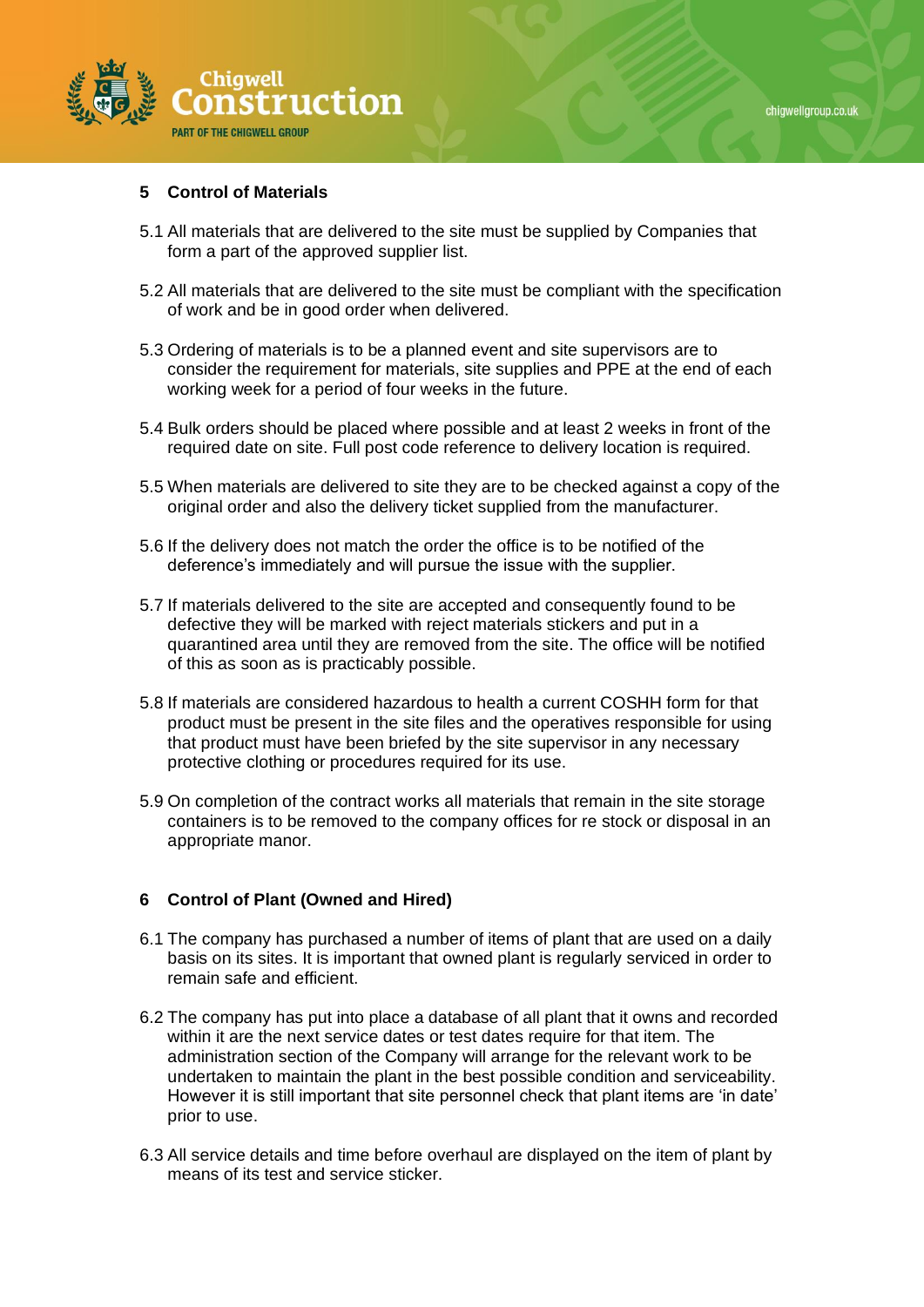

- 6.4 It is the responsibility of any member of the company using an item of plant to check that it is in good condition with no obvious defect and is in date with regard to service and statutory checks.
- 6.5 From time to time the company hires plant from third party suppliers. Providers of such plant have been approved by the company and form a part of its yender rated data base of suppliers.
- 6.6 It is a requirement of the purchase order agreement that the hire company provide evidence of service and test for each item supplied and that the Site Supervisor checks these details prior to allowing use of the equipment.
- 6.7 The Site Supervisor if to prohibit the use of any item of plant (owned or hired) that in his opinion is not of a standard to allow its use or has not has the required services of checks. He is to clearly mark it with a reject plant sticker so that no operative in advertently uses it. He is to inform the office immediately who will arrange the relevant corrective action in terms of engineer to fix it or collection from site.

## **7 Changes to the specification of works**

- 7.1 In the event that the specification for the works is varied during the currency of the contract it is essential that all members of the construction team are made aware of the changes and are working to the most current requirements.
- 7.2 In the event that the Company is requested to change the specification of works it is the responsibility of the contracts manager to issue the client a Confirmation of verbal instruction form to the client requesting written confirmation of the item to be changed. No work is to be undertaken to the revised specification until written confirmation is received.
- 7.3 When written confirmation is received to revisions to drawings they will be placed in the contract files and superseded document will be clearly marked as superseded and will reference the document that should not be referred to.
- 7.4 Copied of these documents will be forwarded to site as soon as they are received and the site file will be amended accordingly.
- 7.5 The site supervisor is responsible for document control of the site file revisions and informing the other contracts staff of the change.

#### **8 Changes to the specification of works**

- 8.1 The Site Supervisor is responsible for completing the relevant entries in the Health and Safety registers on site. He/She is also responsible for completing any site based documents required as a statutory requirement.
- 8.2 The site supervisor is also responsible for completing the company Quality Management System documentation on a daily basis. This includes the Daily Diary, Daily Risk Assessment, Confirmation of Verbal Instruction sheets and Near Miss Reporting Forms for Health and Safety and Environment.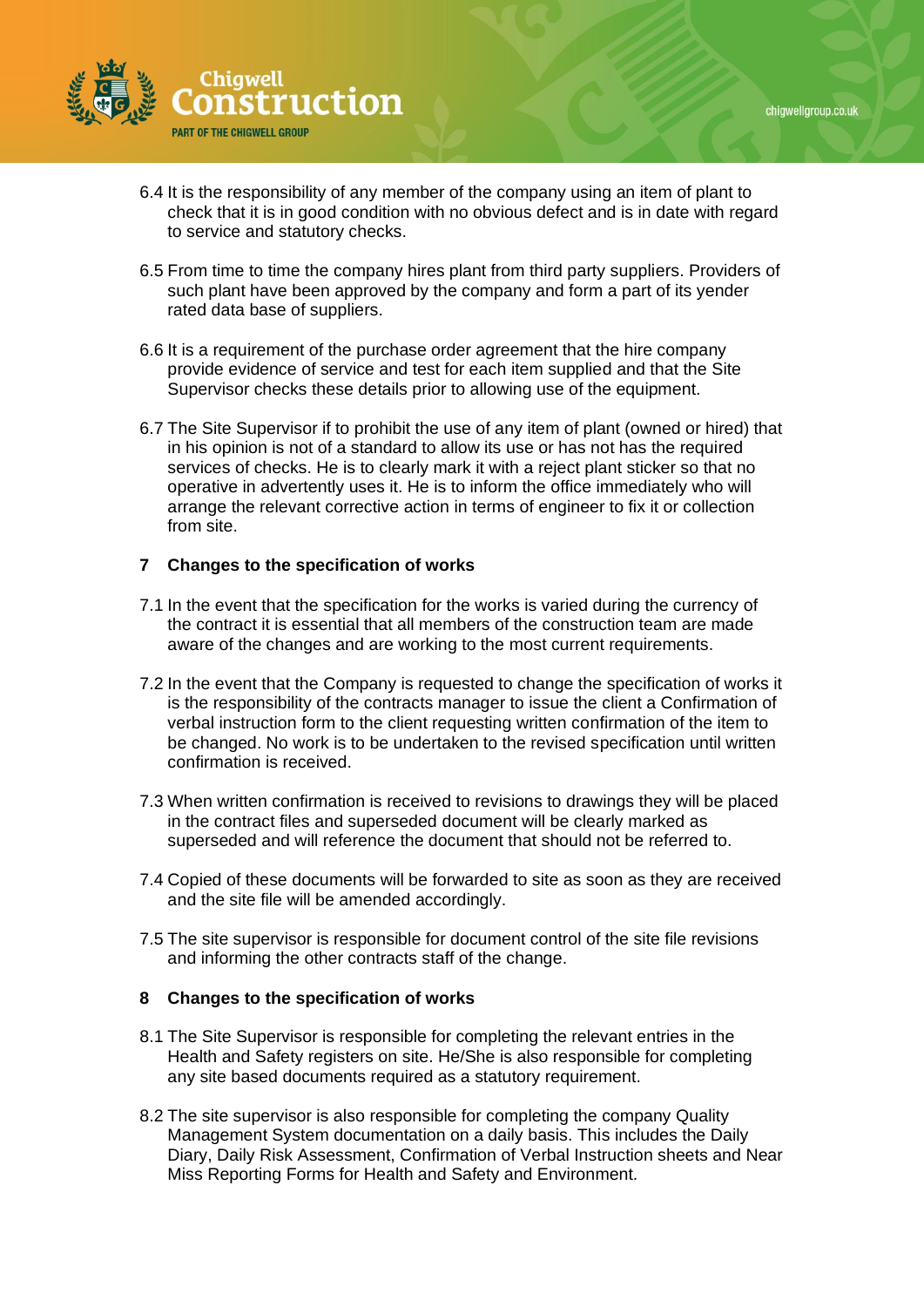



# **9 Notices**

9.1 A notice board will be maintained in the site offices that will display a number of required pieces of information.

They will be:

- Copies of the company Insurances.
- A copy of the Health and Safety policy.
- The full postal address of the site in the event of emergencies.
- Health and Safety notices.
- The name of the competent first aider on the site.
- Any other information that the Directors of the Company feel should be provided via the notice board.
- A plan detailing procedures to be adopted in the event of fire, bomb threat or emergency.
- 9.2 At the point of entry to the site and at any other location that is required by law health and safety signage will be maintained in order to inform the workforce of the requirements for PPE on the construction site and any specific requirements for that area of work over and above those normally expected for the companies' activities.

#### **10 Progress Review**

- 10.1 On a day to day basis the site supervisor is responsible for the deployment of operatives and ongoing phasing of work to the plan set out by the company in the contract programme of works.
- 10.1 Contracts management staff will visit each live project on a weekly basis and will review the progress of the works. The areas assessed will be:-
- Progress
- Programme
- Specification
- **Quality**
- Safety
- Environment
- Financial
- Sub contract review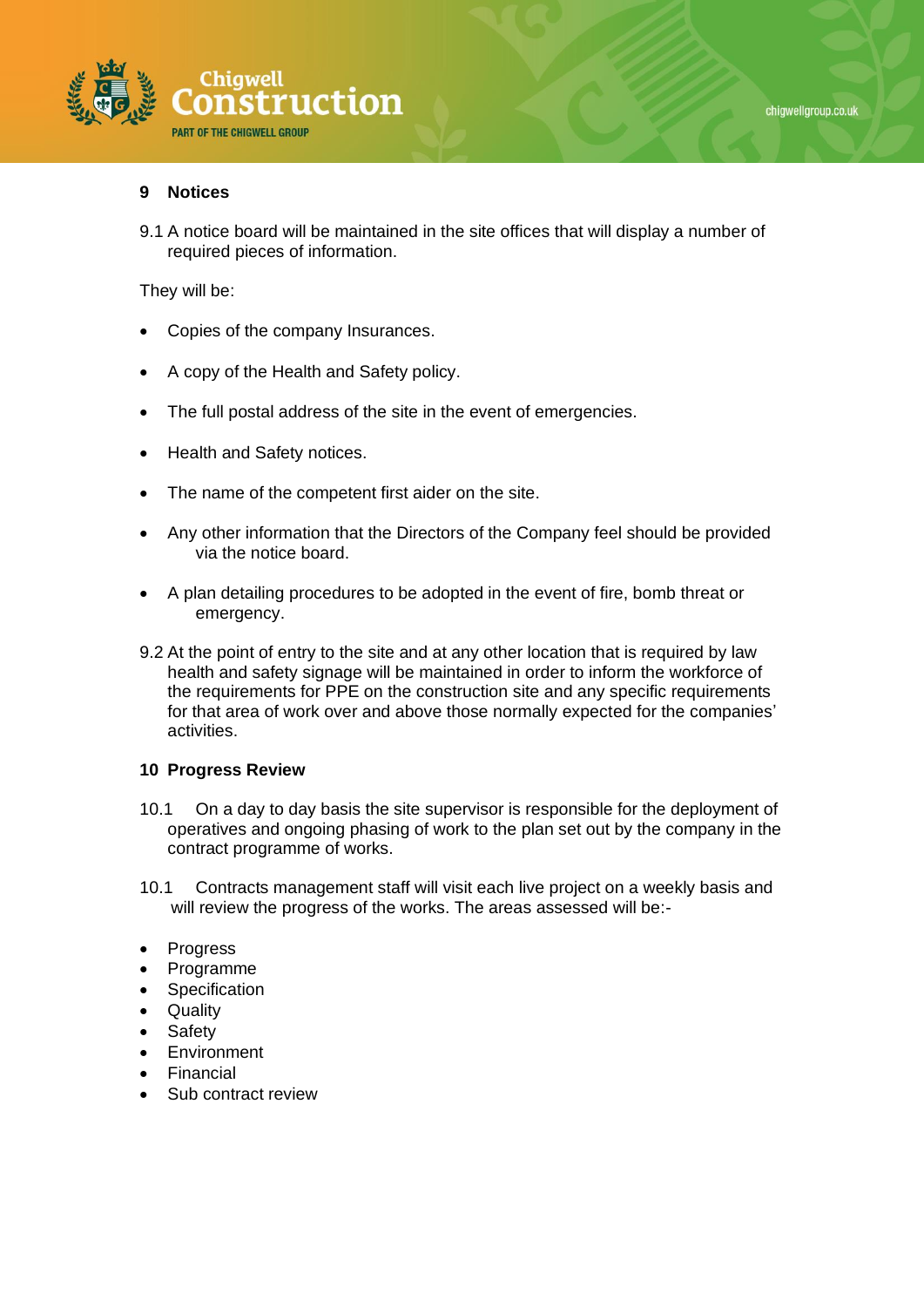

- 10.2 Each project will have a minimum of a monthly progress review meeting with the client to an agreed agenda. As a minimum the following topics must be included:
- Progress
- Programme
- Specification
- Quality
- Safety
- Environment
- **Financial**
- Sub contractor review
- 10.3 Minutes of the meeting will be kept with copies of these distributed to all parties within a period of 14 calendar days. Action points will be completed to the timescales agreed in the minutes.

## **11 Completion of the Works**

- 11.1 The Company works in the belief that getting it right first time is the only reasonable way of undertaking contracts and work towards zero defects.
- 11.2 Prior to the handover of completed works to the client for inspection the site supervisor will himself inspect the work to ensure that it has been carried out to an appropriate standard and complies in its entirety to the technical specification.
- 11.3 If he finds fault with any aspect of the work, he will get the defects rectified prior to asking for a client inspection. This will take the form of detailed snagging lists identifying which party is responsible for the rectification (for example directly employed staff, sub contractors, material suppliers).
- 11.4 All formal handovers will be recorded with any comments made or lists to be attended to recorded. These will form part of the as built file.
- 11.5 At the point of handover the client will be provided with any information that he reasonably requires with respect to the work.

#### **12 Completion of the Works**

- 12.1 The Company recognises that timely resolution of complaints is an important factor in good company management and is an essential tool for self improvement. By analysis types of complaint patterns can be found and remedies put into place in order to overcome operational deficiencies.
- 12.2 All complaints reported to the Company will be recorded on the Company complaint form.
- 12.3 These will be forwarded to the Managing Director on the day that they are reported for him to make an assessment of the complaint and what action is to be undertaken. Within the assessment he will indicate a time period to rectify the immediate problem and a close out date by which the incident will be concluded.